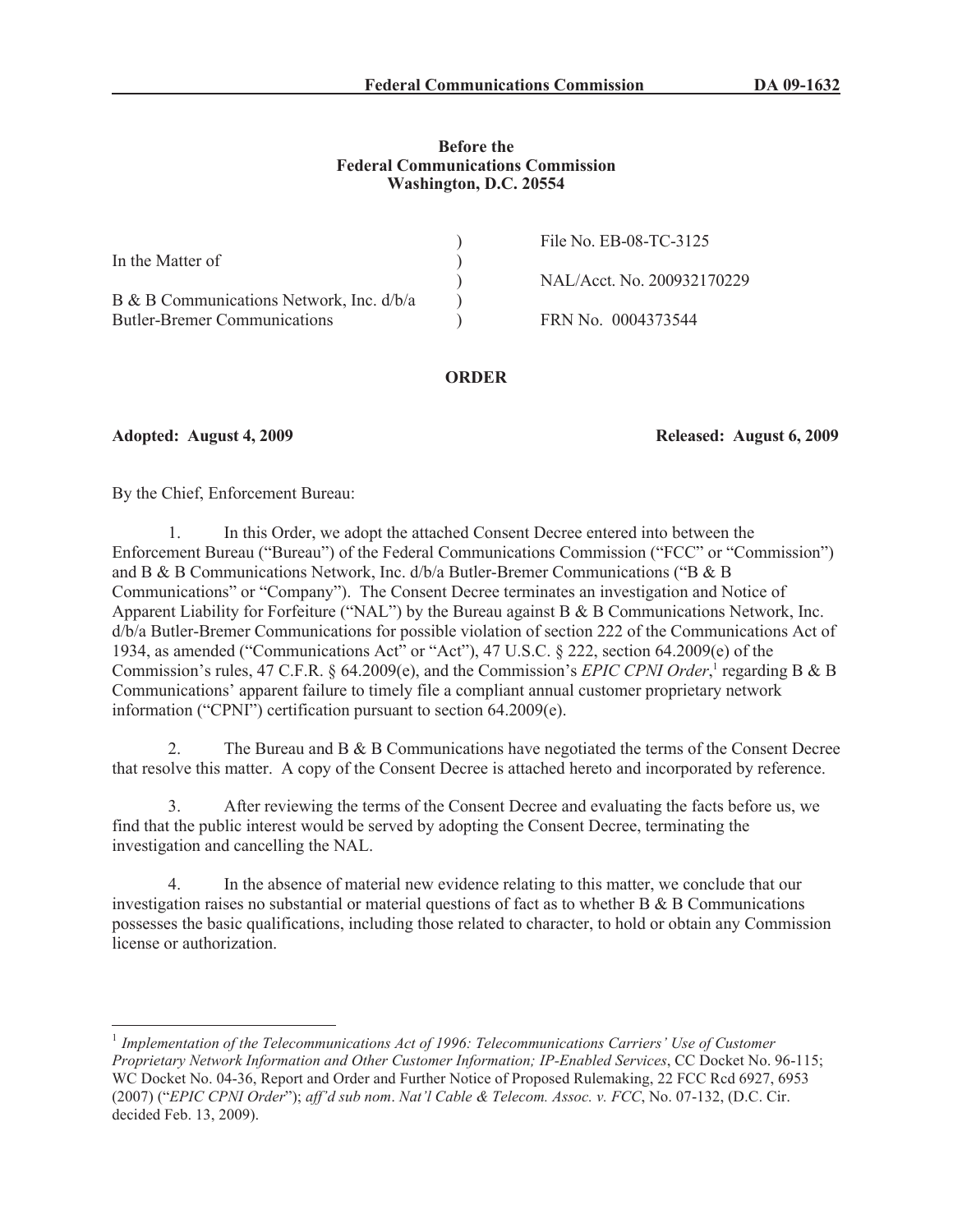5. Accordingly, **IT IS ORDERED** that, pursuant to sections 4(i) and 503(b) of the Communications Act of 1934, as amended,<sup>2</sup> and sections 0.111 and 0.311 of the Commission's rules,<sup>3</sup> the Consent Decree attached to this Order **IS ADOPTED**.

6. **IT IS FURTHER ORDERED** that the above-captioned investigation **IS TERMINATED** and the Notice of Apparent Liability for Forfeiture **IS CANCELLED**.

## FEDERAL COMMUNICATIONS COMMISSION

Kris Anne Monteith Chief, Enforcement Bureau

 $^{2}$  47 U.S.C. §§ 154(i), 503(b).

<sup>3</sup> 47 C.F.R. §§ 0.111, 0.311.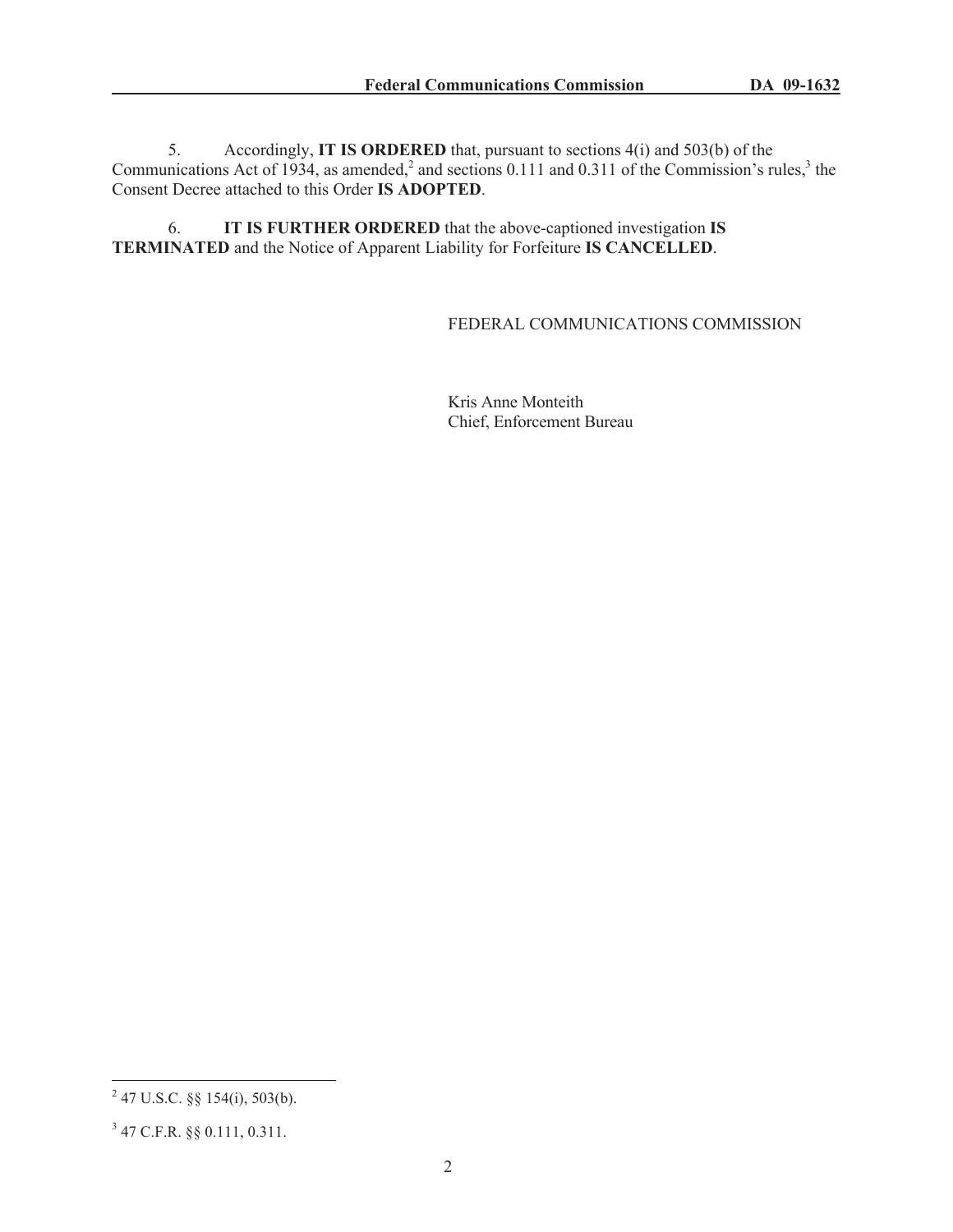#### **Before the Federal Communications Commission Washington, D.C. 20554**

|                                          | File No. EB-08-TC-3125     |
|------------------------------------------|----------------------------|
| In the Matter of                         | NAL/Acct. No. 200932170229 |
| B & B Communications Network, Inc. d/b/a |                            |
| <b>Butler-Bremer Communications</b>      | FRN No. 0004373544         |

#### **CONSENT DECREE**

1. The Enforcement Bureau **(**"Bureau") and B & B Communications Network, Inc. d/b/a Butler-Bremer Communications ("B & B Communications" or the "Company"), by their authorized representatives, hereby enter into this Consent Decree for the purpose of cancelling the Notice of Apparent Liability ("NAL") and terminating the Enforcement Bureau's investigation into B & B Communications' possible noncompliance with the requirements of section 222 of the Communications Act of 1934, as amended ("Communications Act" or "Act"), 47 U.S.C. § 222, section 64.2009(e) of the Commission's rules, 47 C.F.R. § 64.2009(e), and the Commission's *EPIC CPNI Order*. 1

## **I. DEFINITIONS**

- 2. For the purposes of this Consent Decree, the following definitions shall apply:
	- (a) "Act" means the Communications Act of 1934, as amended, 47 U.S.C. § 151 *et seq.*
	- (b) "Adopting Order" means an Order of the Commission adopting the terms of this Consent Decree without change, addition, deletion, or modification.
	- (c) "Bureau" means the Enforcement Bureau of the Federal Communications Commission.
	- (d) "Commission" and "FCC" mean the Federal Communications Commission and all of its bureaus and offices.
	- (e) "Compliance Plan" means the program described in this Consent Decree at paragraph 10.
	- (f) "Effective Date" means the date on which the Commission releases the Adopting Order.
	- (g) "Investigation" means the investigation commenced by the Bureau's letter of inquiry<sup>2</sup> regarding whether B & B Communications violated the requirements of section 222 of

<sup>&</sup>lt;sup>1</sup> Implementation of the Telecommunications Act of 1996: Telecommunications Carriers' Use of Customer *Proprietary Network Information and Other Customer Information; IP-Enabled Services*, CC Docket No. 96-115; WC Docket No. 04-36, Report and Order and Further Notice of Proposed Rulemaking, 22 FCC Rcd 6927, 6953 (2007) ("*EPIC CPNI Order*"); *aff'd sub nom*. *Nat'l Cable & Telecom. Assoc. v. FCC*, No. 07-132, (D.C. Cir. decided Feb. 13, 2009).

<sup>&</sup>lt;sup>2</sup> See Letter from Marcy Greene, Deputy Division Chief, Telecommunications Consumers Division, Enforcement Bureau, FCC, to B & B Communications (Sept. 5, 2008) ("LOI").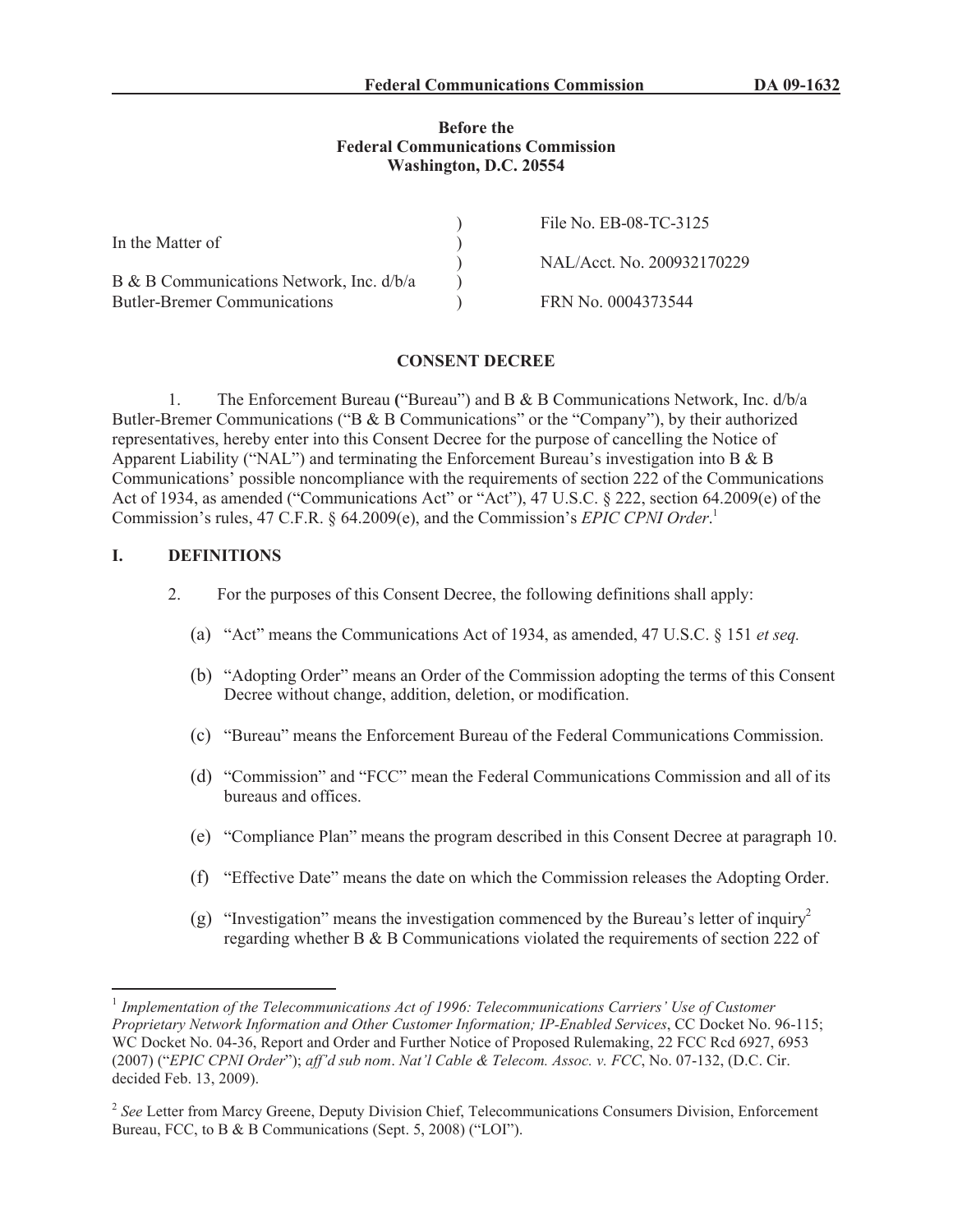the Communications Act and section 64.2009(e) of the Commission's rules by failing to file a compliant customer proprietary network information ("CPNI") certification.<sup>3</sup>

- (h) "B & B Communications" means B & B Communications Network, Inc.  $d/b/a$  Butler-Bremer Communications and its predecessors-in-interest and successors-in-interest.
- (i) "NAL" means Notice of Apparent Liability for Forfeiture.
- (j) "Parties" means B & B Communications and the Bureau.
- (k) "Rules" means the Commission's regulations found in Title 47 of the Code of Federal Regulations.

## **II. BACKGROUND**

3. Section 222 imposes the general duty on all telecommunications carriers to protect the confidentiality of their subscribers' proprietary information.<sup>4</sup> The Commission has issued rules implementing section 222 of the Act.<sup>5</sup> The Commission required carriers to establish and maintain a system designed to ensure that carriers adequately protected their subscribers' CPNI. Section 64.2009(e) is one such requirement.

4. In 2006, some companies, known as "data brokers," advertised the availability of records of wireless subscribers' incoming and outgoing telephone calls for a fee.<sup>6</sup> Data brokers also advertised

 $3$  47 C.F.R. 64.2009(e).

<sup>&</sup>lt;sup>4</sup> Section 222 of the Communications Act, 47 U.S.C § 222, provides that: "Every telecommunications carrier has a duty to protect the confidentiality of proprietary information of, and relating to, other telecommunications carriers, equipment manufacturers, and customers, including telecommunication carriers reselling telecommunications services provided by a telecommunications carrier." Prior to the 1996 Act, the Commission had established CPNI requirements applicable to the enhanced services operations of AT&T, the Bell Operating Companies ("BOCs"), and GTE, and the customer premises equipment ("CPE") operations of AT&T and the BOCs, in the Computer II, Computer III, GTE Open Network Architecture ("ONA"), and BOC CPE Relief proceedings. *See Implementation of the Telecommunications Act of 1996: Telecommunications Carriers' Use of Customer Proprietary Network Information and Other Customer Information and Implementation of Non-Accounting Safeguards of Sections 271 and 272 of the Communications Act of 1934, as amended*, CC Docket Nos. 96-115 and 96-149, Second Report and Order and Further Notice of Proposed Rulemaking, 13 FCC Rcd 8061, 8068-70, para. 7 (1998) ("*CPNI Order*") (describing the Commission's privacy protections for confidential customer information in place prior to the 1996 Act.

<sup>5</sup> *See CPNI Order*. *See also Implementation of the Telecommunications Act of 1996: Telecommunications Carriers' Use of Customer Proprietary Network Information and Other Customer Information and Implementation of the Non-Accounting Safeguards of Sections 271 and 272 of the Communications Act of 1934, as amended*, CC Docket Nos. 96-115 and 96-149, Order on Reconsideration and Petitions for Forbearance, 14 FCC Rcd 14409 (1999); *Implementation of the Telecommunications Act of 1996: Telecommunications Carriers' Use of Customer Proprietary Network Information and Other Customer Information and Implementation of the Non-Accounting Safeguards of Sections 271 and 272 of the Communications Act of 1934, as amended, CC Docket Nos. 96-115 and 96-149; 2000 Biennial Regulatory Review -- Review of Policies and Rules Concerning Unauthorized Changes of Consumers' Long Distance Carriers, CC Docket No. 00-257*, Third Report and Order and Third Further Notice of Proposed Rulemaking, 17 FCC Rcd 14860 (2002); *EPIC CPNI Order*.

<sup>6</sup> *See, e.g.*, http://www.epic.org/privacy/iei/.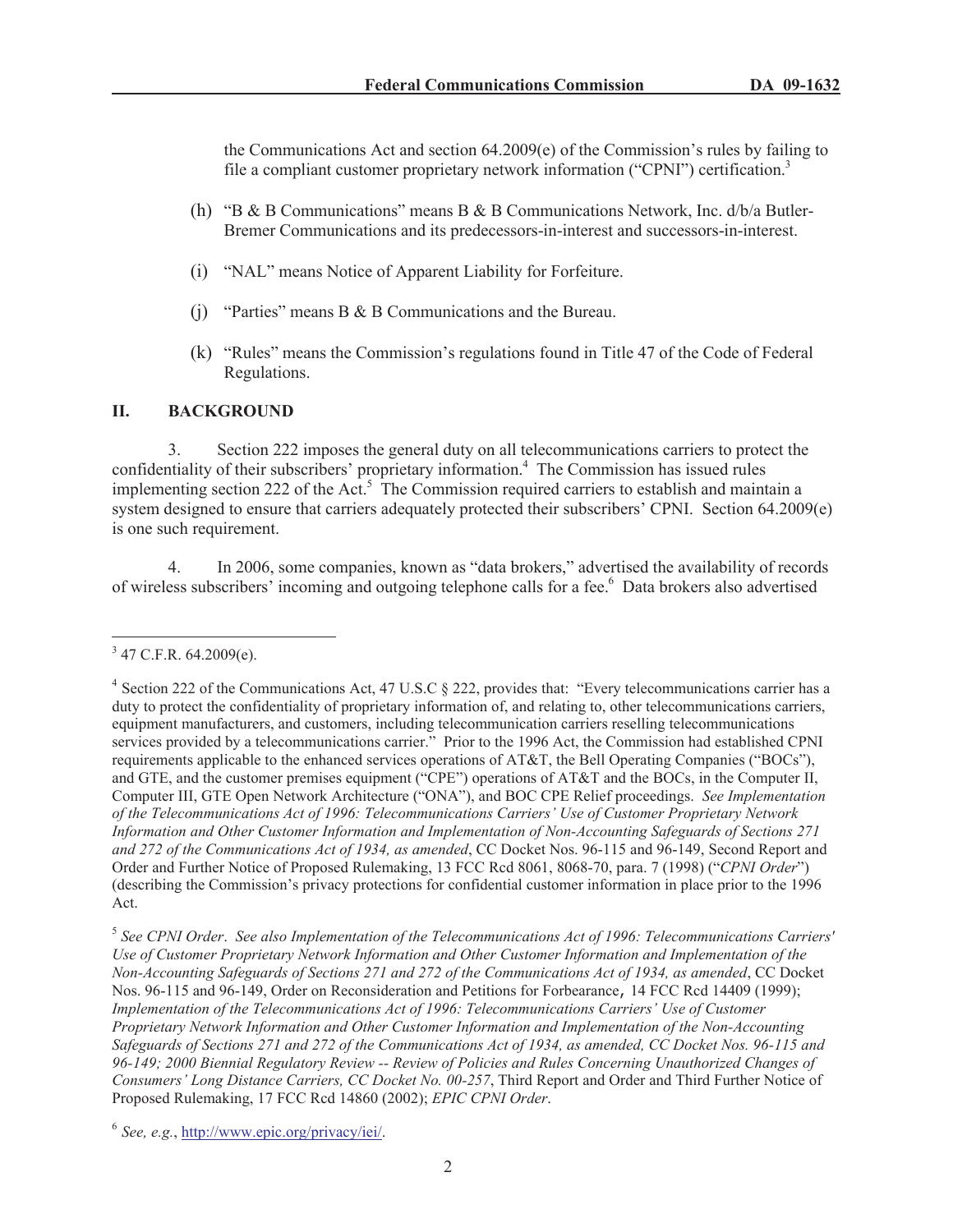the availability of certain landline toll calls.<sup>7</sup> On April 2, 2007, the Commission strengthened its privacy rules with the release of the *EPIC CPNI Order*, <sup>8</sup> which adopted additional safeguards to protect CPNI against unauthorized access and disclosure. The *EPIC CPNI Order* was directly responsive to the actions of databrokers, or pretexters, to obtain unauthorized access to CPNI.<sup>9</sup> The *EPIC CPNI Order* requires that all companies subject to the CPNI rules file annually, on or before March 1, a certification with the Commission pursuant to amended rule 47 C.F.R.  $\S$  64.2009(e).<sup>10</sup> Additionally, companies must now provide, with their certification, "an explanation of any actions taken against data brokers and a summary of all customer complaints received in the past year concerning the unauthorized release of CPNI."<sup>11</sup>

5. The Bureau sent a Letter of Inquiry ("LOI") to B & B Communications on September 5, 2008, asking it to provide copies and evidence of its timely filed CPNI compliance certificate for 2007, which was due by March 1, 2008, pursuant to section 64.2009(e) of the Commission's rules or an explanation as to why no certification was filed.<sup>12</sup> B & B Communications submitted a response to the LOI on September 10, 2008.<sup>13</sup> The Bureau concluded that B  $\&$  B Communications failed to submit satisfactory evidence of its timely filing of the annual CPNI compliance certification.<sup>14</sup> Accordingly, on February 24, 2009, the Bureau released the *Omnibus NAL* against numerous companies, including B & B Communications, proposing a monetary forfeiture of twenty thousand dollars (\$20,000) for its apparent failure to comply with section 64.2009(e) of the Commission's rules,<sup>15</sup> and the Commission's *EPIC CPNI Order*, and ordered the Company either to pay the proposed forfeiture or file a written response within thirty (30) days of the release date stating why the proposed forfeiture should be reduced or canceled. B & B Communications requested that the Bureau enter into settlement discussions.

9 *Id.* at 6928.

<sup>10</sup> *Id.* at 6953; 47 C.F.R. § 64.2009(e).

<sup>11</sup> *EPIC CPNI Order*, 22 FCC Rcd at 6953.

<sup>12</sup> *See* note 2, *supra.*

<sup>13</sup> *See* email from Richard McBurney to Marcy Greene, Deputy Division Chief, Telecommunications Consumers Division, Enforcement Bureau, FCC (Sept. 10, 2008).

<sup>14</sup> *Annual CPNI Certification*, Omnibus Notice of Apparent Liability for Forfeiture, 24 FCC Rcd. 2299 (Enf. Bur. 2009) ("*Omnibus NAL*").

<sup>15</sup> *Id.*

<sup>7</sup> *See id.*

<sup>8</sup> *EPIC CPNI Order*, 22 FCC Rcd 6927. Specifically, pursuant to section 64.2009(e): A telecommunications carrier must have an officer, as an agent of the carrier, sign and file with the Commission a compliance certificate on an annual basis. The officer must state in the certification that he or she has personal knowledge that the company has established operating procedures that are adequate to ensure compliance with the rules in this subpart. The carrier must provide a statement accompanying the certification explaining how its operating procedures ensure that it is or is not in compliance with the rules in this subpart. In addition, the carrier must include an explanation of any actions taken against data brokers and a summary of all customer complaints received in the past year concerning the unauthorized release of CPNI. This filing must be made annually with the Enforcement Bureau on or before March 1 in EB Docket No. 06-36, for data pertaining to the previous calendar year. 47 C.F.R. § 64.2009(e).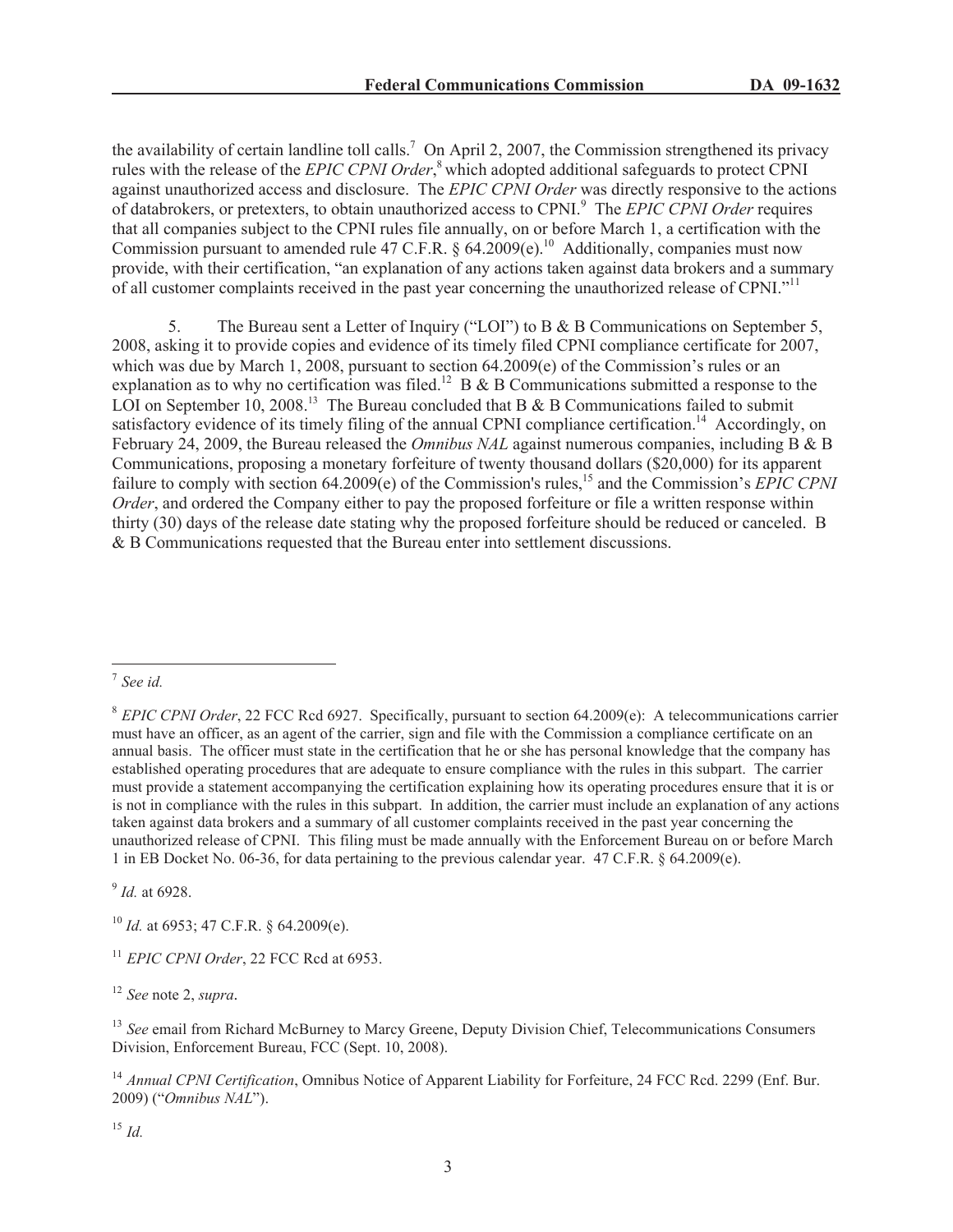# **III. TERMS OF AGREEMENT**

6. **Adopting Order.** The Parties agree that the provisions of this Consent Decree shall be subject to final approval by the Bureau by incorporation of such provisions by reference in the Adopting Order without change, addition, modification, or deletion.

7. **Jurisdiction.** B & B Communications agrees that the Bureau has jurisdiction over it and the matters contained in this Consent Decree and has the authority to enter into and adopt this Consent Decree.

8. **Effective Date; Violations.** The Parties agree that this Consent Decree shall become effective on the date on which the FCC releases the Adopting Order. Upon release, the Adopting Order and this Consent Decree shall have the same force and effect as any other Order of the Bureau. Any violation of the Adopting Order or of the terms of this Consent Decree shall constitute a separate violation of a Bureau Order, entitling the Bureau to exercise any rights and remedies attendant to the enforcement of a Bureau Order.

9. **Termination of Investigation.** In express reliance on the covenants and representations in this Consent Decree and to avoid further expenditure of public resources, the Bureau agrees to terminate its investigation and to cancel the NAL. In consideration for the termination of said investigation and cancellation of the NAL, B & B Communications agrees to the terms, conditions, and procedures contained herein. The Bureau further agrees that, in the absence of new material evidence, the Bureau will not use the facts developed in this investigation through the Effective Date of the Consent Decree, or the existence of this Consent Decree, to institute, on its own motion, any new proceeding, formal or informal, or take any action on its own motion against B & B Communications concerning the matters that were the subject of the investigation. The Bureau also agrees that it will not use the facts developed in this investigation through the Effective Date of this Consent Decree, or the existence of this Consent Decree, to institute on its own motion any proceeding, formal or informal, or take any action on its own motion against B & B Communications with respect to B & B Communications' basic qualifications, including its character qualifications, to be a Commission licensee or authorized common carrier or hold Commission authorizations.

10. **Compliance Plan.** For purposes of settling the matters set forth herein and to help ensure compliance with the Commission's CPNI rules,  $B \& B$  Communications agrees to take all measures necessary to achieve full compliance with section 64.2009(e) of the Commission's rules. B & B Communications agrees to train its personnel as to when they are and are not authorized to use CPNI. B & B Communications further agrees to have an express disciplinary process in place for the unauthorized use of CPNI. Additionally, B & B Communications agrees to submit a copy of its annual section 64.2009(e) compliance certificate, which it is required to file annually in EB Docket 06-36, for each of two (2) years following the Effective Date of this Consent Decree to the Chief, Telecommunications Consumers Division, Enforcement Bureau, Federal Communications Commission, 445 12th Street, S.W. Room 4-C244, Washington, D.C. 20554, and must include the file number listed above. B & B Communications will also send an electronic copy of its certification to other Telecommunications Consumers Division staff as directed by the Division Chief. This Consent Decree will expire two (2) years after the Effective Date or upon the termination of the certification requirement set forth in section 64.2009(e) of the Commission's rules, 47 C.F.R. § 64.2009(e), whichever is earlier.

11. **Section 208 Complaints; Subsequent Investigations.** Nothing in this Consent Decree shall prevent the Commission or its delegated authority from adjudicating complaints filed pursuant to section 208 of the Act against B & B Communications or its affiliates for alleged violations of the Act, or for any other type of alleged misconduct, regardless of when such misconduct took place. The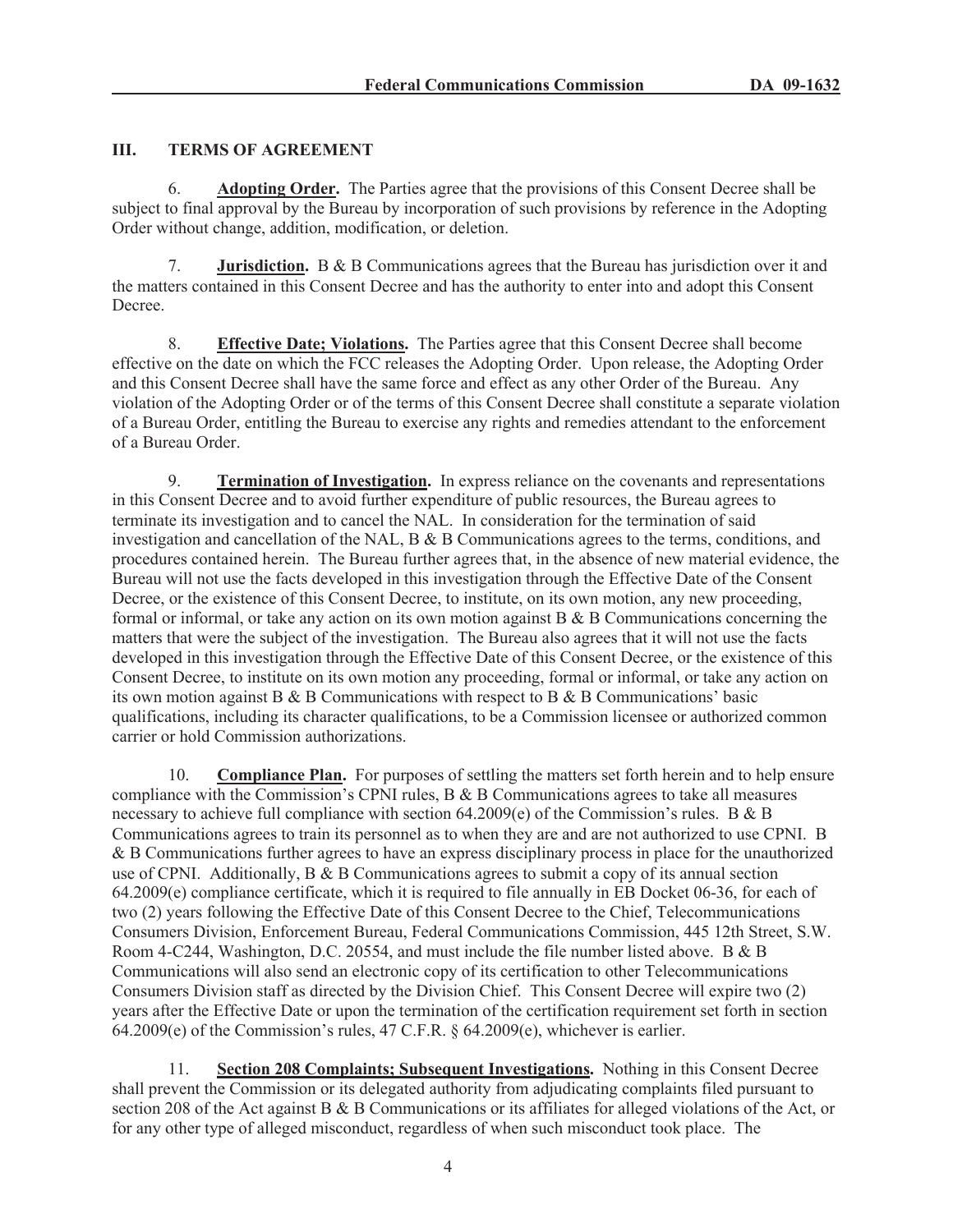Commission's adjudication of any such complaint will be based solely on the record developed in that proceeding. Except as expressly provided in this Consent Decree, this Consent Decree shall not prevent the Commission from investigating new evidence of noncompliance by B & B Communications of the Act, the rules, or the Order.

12. **Voluntary Contribution.** B & B Communications agrees that it will make a voluntary contribution to the United States Treasury in the amount of \$1,000. The contribution will be made within thirty (30) calendar days after the Effective Date of the Adopting Order. Payment must be made by check or similar instrument, payable to the order of the Federal Communications Commission. The payment must include the NAL/Account Number and FRN Number referenced in the caption to the Adopting Order. Payment by check or money order may be mailed to Federal Communications Commission, P.O. Box 979088, St. Louis, MO 63197-9000. Payment by overnight mail may be sent to U.S. Bank – Government Lockbox #979088, SL-MO-C2-GL, 1005 Convention Plaza, St. Louis, MO 63101. Payment by wire transfer may be made to ABA Number 021030004, receiving bank TREAS/NYC, and account number 27000001. For payment by credit card, an FCC Form 159 (Remittance Advice) must be submitted. When completing the FCC Form 159, enter the NAL/Account number in block number 23A (call sign/other ID), and enter the letters "FORF" in block number 24A (payment type code). B & B Communications will also send electronic notification on the date said payment is made to Johnny.drake@fcc.gov.

13. **Waivers.** B & B Communications waives any and all rights it may have to seek administrative or judicial reconsideration, review, appeal or stay, or to otherwise challenge or contest the validity of this Consent Decree and the Adopting Order, provided the Commission issues an Adopting Order adopting the Consent Decree without change, addition, modification, or deletion. B & B Communications shall retain the right to challenge Commission interpretation of the Consent Decree or any terms contained herein. If either Party (or the United States on behalf of the Commission) brings a judicial action to enforce the terms of the Adopting Order, neither  $B & B$  Communications nor the Commission shall contest the validity of the Consent Decree or the Adopting Order, and B & B Communications shall waive any statutory right to a trial *de novo*. B & B Communications hereby agrees to waive any claims it may otherwise have under the Equal Access to Justice Act, 5 U.S.C. § 504 and 47 C.F.R. § 1.1501 *et seq*., relating to the matters addressed in this Consent Decree.

14. **Severability.** The Parties agree that if any of the provisions of the Adopting Order or the Consent Decree shall be invalid or unenforceable, such invalidity or unenforceability shall not invalidate or render unenforceable the entire Adopting Order or Consent Decree, but rather the entire Adopting Order or Consent Decree shall be construed as if not containing the particular invalid or unenforceable provision or provisions, and the rights and obligations of the Parties shall be construed and enforced accordingly. In the event that this Consent Decree in its entirety is rendered invalid by any court of competent jurisdiction, it shall become null and void and may not be used in any manner in any legal proceeding.

15. **Subsequent Rule or Order.** The Parties agree that if any provision of the Consent Decree conflicts with any subsequent rule or Order adopted by the Commission (except an Order specifically intended to revise the terms of this Consent Decree to which B & B Communications does not expressly consent) that provision will be superseded by such Commission rule or Order.

16. **Successors and Assigns.** B & B Communications agrees that the provisions of this Consent Decree shall be binding on its successors, assigns, and transferees.

17. **Final Settlement.** The Parties agree and acknowledge that this Consent Decree shall constitute a final settlement between the Parties. The Parties further agree that this Consent Decree does